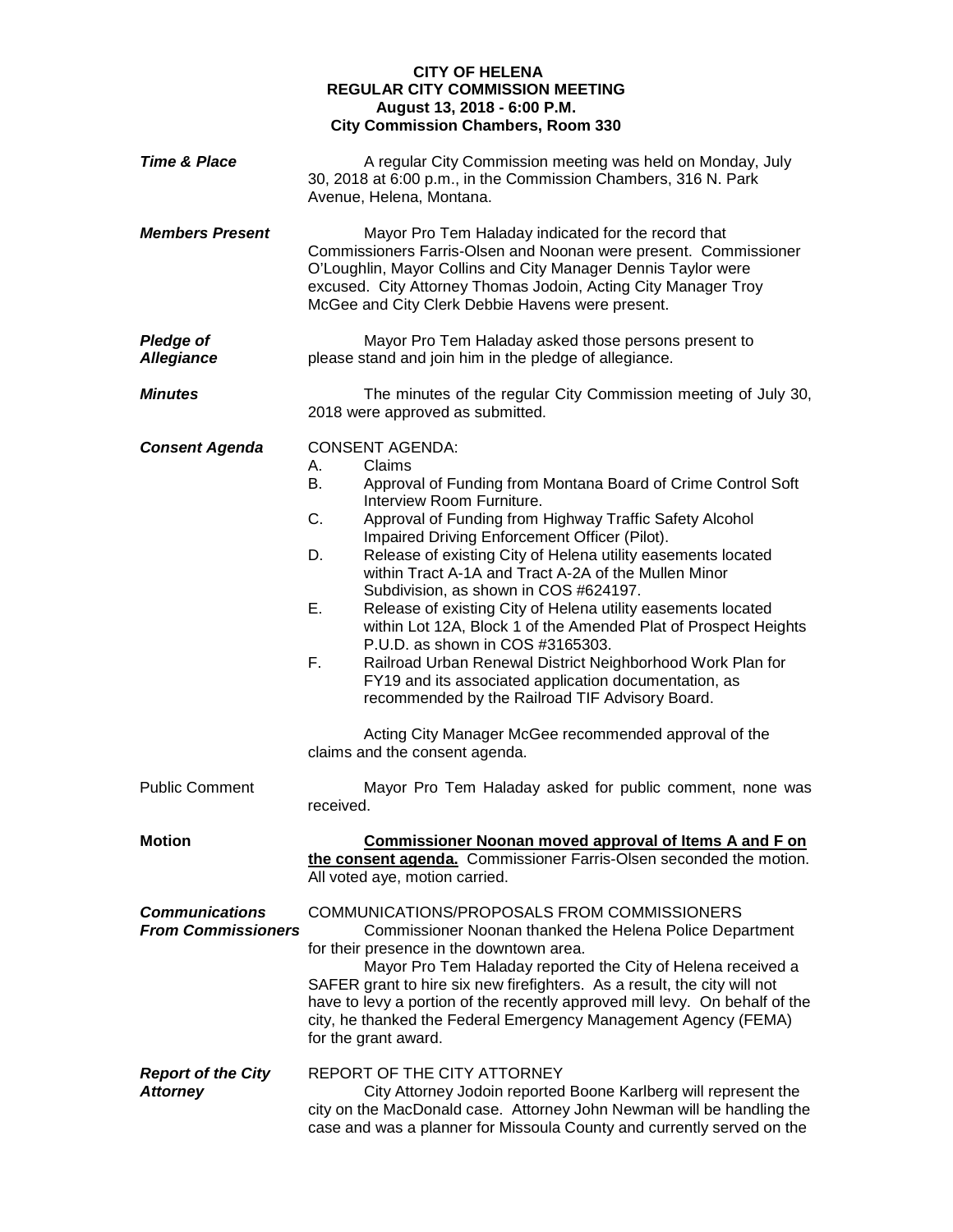Missoula County Board of Adjustment. Attorney Jodoin stated his office will pay for the legal services.

| <b>Report of the City</b><br><b>Manager</b>      | REPORT OF THE CITY MANAGER<br>No item to report on.                                                                                                                                                                                                                                                                                                                                                                                                                                                                                                                                                                                                                                                                                                                                                                                                                                                                                                                                                                                                                                                                                                                                                                                                                                                                                                                                                                                                                                                                                                                         |
|--------------------------------------------------|-----------------------------------------------------------------------------------------------------------------------------------------------------------------------------------------------------------------------------------------------------------------------------------------------------------------------------------------------------------------------------------------------------------------------------------------------------------------------------------------------------------------------------------------------------------------------------------------------------------------------------------------------------------------------------------------------------------------------------------------------------------------------------------------------------------------------------------------------------------------------------------------------------------------------------------------------------------------------------------------------------------------------------------------------------------------------------------------------------------------------------------------------------------------------------------------------------------------------------------------------------------------------------------------------------------------------------------------------------------------------------------------------------------------------------------------------------------------------------------------------------------------------------------------------------------------------------|
| <b>Report from the</b><br><b>Helena Citizens</b> | REPORT FROM THE HELENA CITIZENS COUNCIL<br>No report given.                                                                                                                                                                                                                                                                                                                                                                                                                                                                                                                                                                                                                                                                                                                                                                                                                                                                                                                                                                                                                                                                                                                                                                                                                                                                                                                                                                                                                                                                                                                 |
| <b>Regular Items</b>                             | CONSIDER A RESOLUTION REQUIRING THE USE OF<br>А.<br>APPRENTICES BY CONTRACTORS PERFORMING<br>SERVICES FOR THE CITY OF HELENA.                                                                                                                                                                                                                                                                                                                                                                                                                                                                                                                                                                                                                                                                                                                                                                                                                                                                                                                                                                                                                                                                                                                                                                                                                                                                                                                                                                                                                                               |
| <b>Staff Report</b>                              | Attorney Jodoin reported the resolution contains an initial 10%<br>apprenticeship utilization requirement for the remainder of fiscal year 2019<br>for contracts for services estimated to cost \$500,000 or more. The following<br>year that apprenticeship utilization requirement steps up to 12% and would<br>apply to contracts for services estimated to cost \$250,000 or more. The<br>third year the applicability steps down to contracts for services estimated to<br>cost \$150,000 or more and requires 15% of the labor hours be performed<br>by apprentices. The apprenticeship requirement may be adjusted or waived<br>by the City Manager upon a documented showing of unavailability of<br>apprentices or a disproportionately high ratio of material costs to labor<br>hours.<br>There are approximately 60 independent sponsors in Lewis and<br>Clark County that are registered in the Montana Registered Apprenticeship<br>Program.<br>Requiring the use of apprentices on city contracts for services may<br>create a more skilled workforce and increase the number of skilled trade<br>professionals.<br>Some projects may be delayed if the apprenticeship requirement<br>cannot be met since the City Manager would need to adjust or waive the<br>required percentage of apprentices. Reviewing verified payroll reports for<br>compliance will add additional workload to staff duties.<br>Attorney Jodoin recommended approval of a resolution requiring the<br>use of apprentices by contractors performing services for the City of Helena. |
| <b>Public Comment</b>                            | Mayor Pro Tem Haladay called for public comment. The<br>following persons spoke in support of the resolution: Jay Reardon, State<br>Director for the Montana Apprenticeship Program; Mark Maki, Training<br>Director with the IBEW; AI Ekblad, Executive Secretary with the Montana<br>State AFL-CIO; Joel Wirth, Carpenter Apprenticeship Representative;<br>James Holbrook, Business Manager for IBEW Local 206; and Robert<br>Warren, Training Instructor with the IBEW Apprenticeship Program.                                                                                                                                                                                                                                                                                                                                                                                                                                                                                                                                                                                                                                                                                                                                                                                                                                                                                                                                                                                                                                                                          |
| <b>Motion</b><br><b>Vote</b>                     | <b>Commissioner Farris-Olsen moved approval of a resolution</b><br>requiring the use of apprentices by contractors performing services<br>for the City of Helena. Commissioner Noonan seconded the motion.<br>Commissioner Farris-Olsen spoke of a training he and other<br>commission members attended that talked about the economic benefits<br>of apprenticeship programs. It is important for the city to pass this<br>resolution.<br>Commissioner Noonan stated he is happy to support the<br>resolution; the unions have worked hard to develop the apprenticeship<br>programs.<br>All voted aye, motion carried. Resolution 20469                                                                                                                                                                                                                                                                                                                                                                                                                                                                                                                                                                                                                                                                                                                                                                                                                                                                                                                                   |
|                                                  |                                                                                                                                                                                                                                                                                                                                                                                                                                                                                                                                                                                                                                                                                                                                                                                                                                                                                                                                                                                                                                                                                                                                                                                                                                                                                                                                                                                                                                                                                                                                                                             |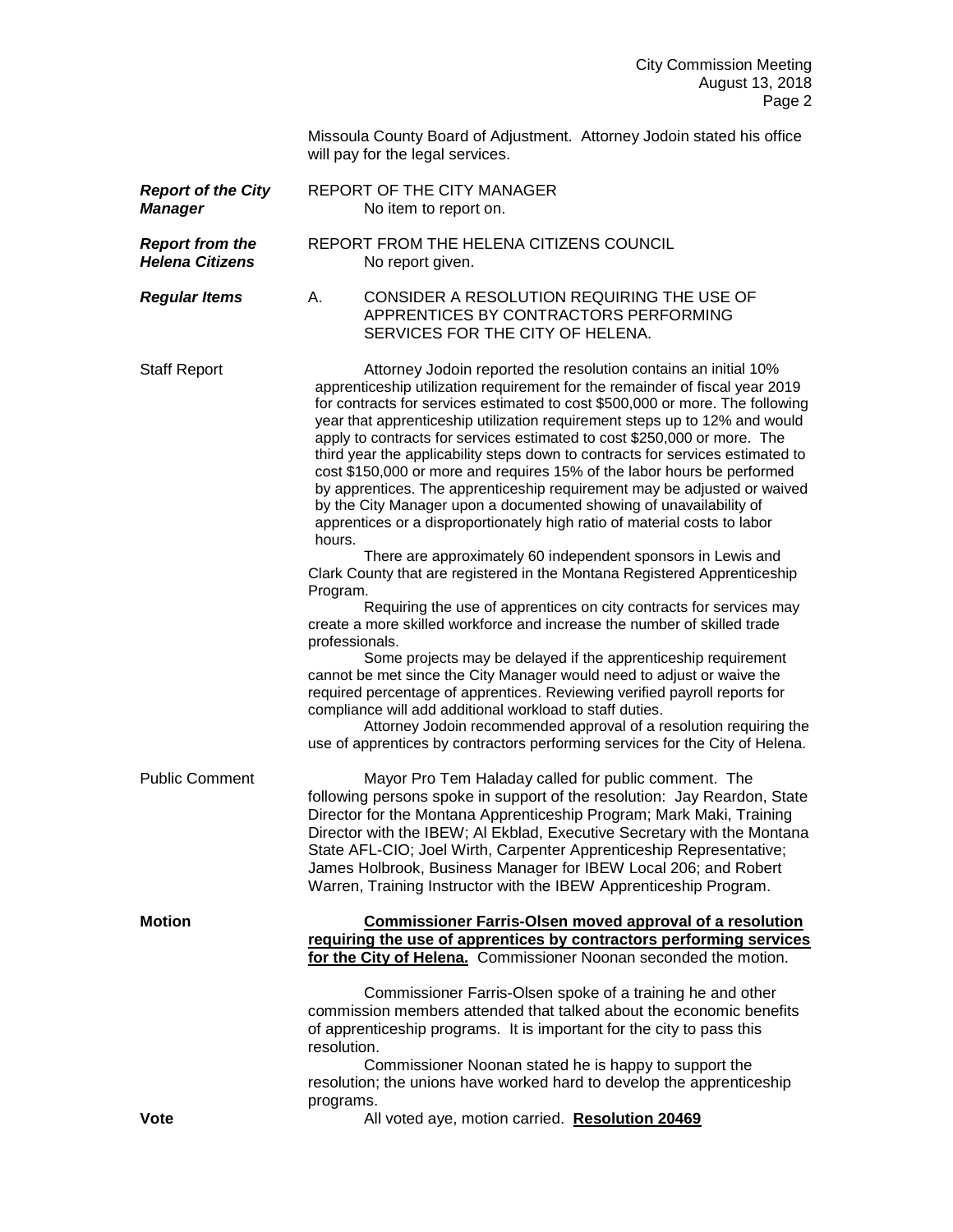| B. | CONSIDER FIRST PASSAGE OF AN ORDINANCE AMENDING<br>SECTIONS 7-9-2 AND 7-9-5 OF THE HELENA CITY CODE TO<br>CLARIFY PERMIT REQUIREMENTS FOR PARADES, SPECIAL<br>EVENTS, VENDORS, AND VEHICLES ON THE PEDESTRIAN<br>MALL. |
|----|------------------------------------------------------------------------------------------------------------------------------------------------------------------------------------------------------------------------|
|    |                                                                                                                                                                                                                        |

Staff Report **Attorney Jodoin reported a permit is presently required to conduct** a parade, public assembly, trade show or display merchandise for sale. Being adopted in 1983, the current language is out of date and not reflective of current practices and needs for permitting parades, special events, vendors, and vehicles on the pedestrian mall.

Liability insurance has not been required for parades and special events in which vehicles are not driven on the pedestrian mall. In situations where vehicles will be driven on the pedestrian mall in conjunction with parades and special events, liability insurance has been required due to concerns with underground vaults.

The ordinance will clarify the various permit requirements for parades, special events, vendors, and vehicles on the pedestrian mall. Liability insurance for parades and special events on the pedestrian mall would only be required for parades or special events where vehicles will be driven on the pedestrian mall. Vendors selling merchandise or food or beverages on the pedestrian mall will also be required to provide liability insurance.

Attorney Jodoin recommended approval for first passage of an ordinance amending Sections 7-9-2 and 7-9-5 of the Helena City Code to clarify permit requirements for parades, special events, vendors, and vehicles on the pedestrian mall, and set a public hearing date for September 10, 2018.

Discussion Mayor Pro Tem Haladay asked if it is routine to get a permit issued within thirty days and what happens if someone wants to organize a rally within three or four days. Attorney Jodoin stated normally a rally will not require a permit; therefore, there should not be an issue. If a group wants to come and protest and they are not blocking access, they do not need a permit and have a right to be on the public right of way; unless they are performing a commercial purpose. He will visit with Mark Lerum to discuss the thirty-day recommendation.

Public Comment Mayor Pro Tem Haladay called for public comment. None was received.

**Motion Commissioner Noonan moved approval for first passage of an ordinance amending Sections 7-9-2 and 7-9-5 of the Helena City Code to clarify permit requirements for parades, special events, vendors, and vehicles on the pedestrian mall, and set a public hearing date for September 10, 2018.** Commissioner Farris-Olsen seconded the motion. All voted aye, motion carried. **Ordinance 3241**

## *Public Hearings* PUBLIC HEARING: A. CONSIDER ACCEPTANCEOF BUREAU OF JUSTICE ASSISTANCE (BJA) EDWARD BYRNE MEMORIAL JUSTICE ASSISTANCE GRANT (JAG) FUNDING

Staff Report Police Chief McGee reported the Helena Police Department has received funding from the Federal Bureau of Justice Assistance (BJA) for the past 17 years.

The HPD is proposing that our grant award be used to supplement a full-time detective's position that has been located at the Lewis and Clark